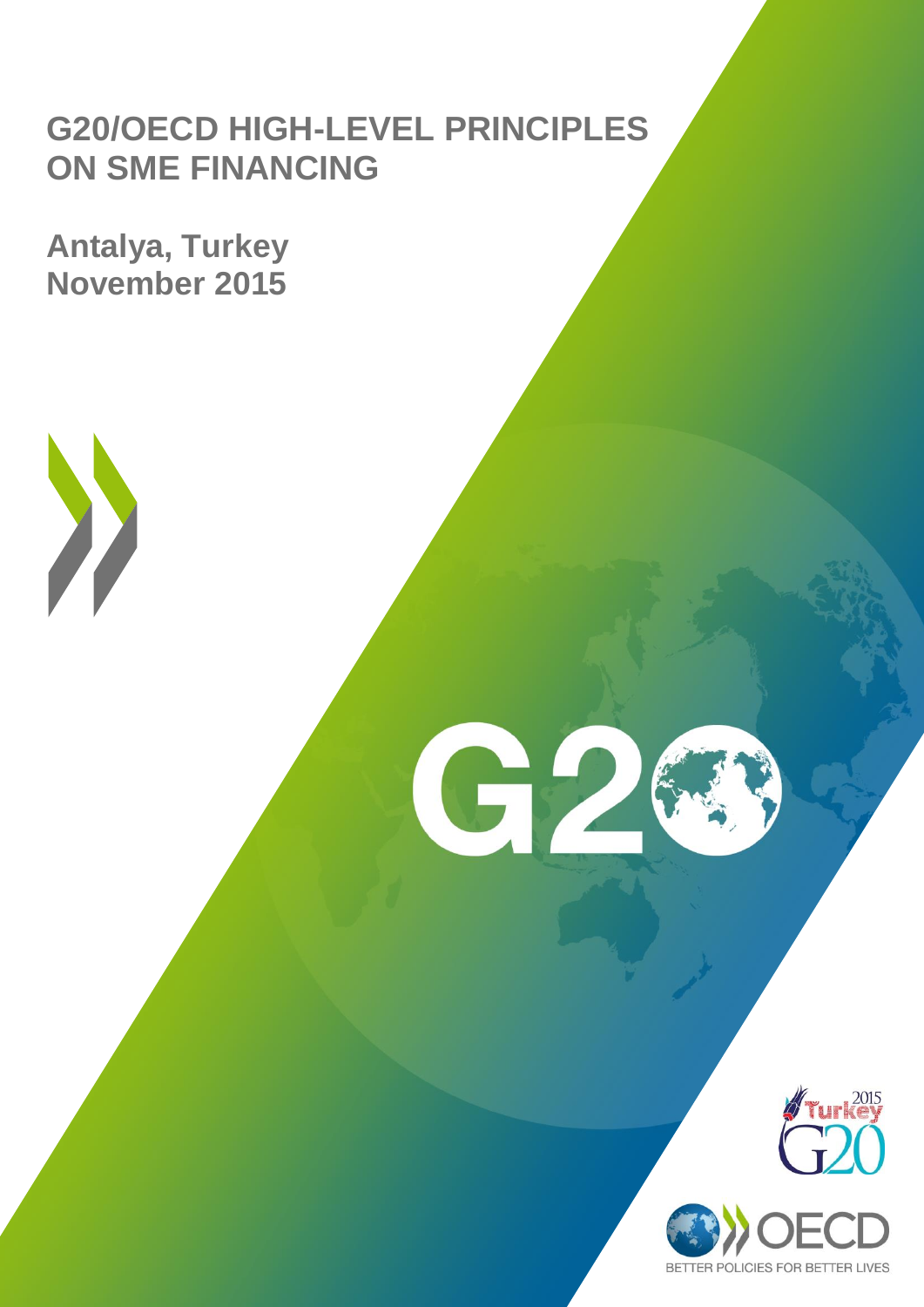#### **G20/OECD HIGH-LEVEL PRINCIPLES ON SME FINANCING**

#### **PREAMBLE**

1. Small and medium-sized enterprises  $(SMEs)^1$ , including micro-enterprises, are important engines of innovation, growth, job creation and social cohesion in high income and emerging economies as well as low-income developing countries (LIDCs)<sup>2</sup>. However, SMEs and entrepreneurs can only reach their full potential if they obtain the finance necessary to start, sustain and grow their business.

2. A lack of appropriate forms of finance is a long-standing hurdle for SMEs, with varying severity of financing constraints across countries. In developing countries, credit to the private sector as a share of GDP is well below the average in high-income countries, SME loans represent a smaller proportion of business credit and the lack of a well-developed financial infrastructure<sup>3</sup> poses challenges. Financing is also a major constraint in advanced economies, where financing gaps for SMEs and entrepreneurs were exacerbated by the 2008-09 financial and economic crisis. Here, regulatory reforms<sup>4</sup> are expected to have various impacts on the availability of credit to SMEs.

3. SMEs are typically at a disadvantage with respect to large firms when accessing finance, owing to opacity, under-collateralisation, high transaction costs and lack of financial skills. Financing needs and constraints vary widely across the business population. Firm size, age and phase of development have an important bearing on the type of financing needed and access to diverse financing sources. SMEs generally face higher interest rates, tighter borrowing terms and are more likely to be credit-rationed than large firms. Capital gaps also exist for innovative and growth-oriented firms, as well as for medium-size enterprises that seek to invest and expand. Informal SMEs in particular may be unserved or underserved by financial institutions. Furthermore, financial sources tend to dry up more rapidly for small firms than for large companies during economic downturns. The shortage of finance experienced by SMEs makes the economic and social impacts of economic crises more severe and long-lasting. While many SMEs face problems obtaining bank finance<sup>5</sup>, access to non-bank financing is often even more constrained. Most sources of finance beyond straight bank debt $<sup>6</sup>$  are at the reach of only a small share of SMEs, especially in</sup>

<sup>|&</sup>lt;br>|<br>| It should be noted that SMEs are defined differently across countries and regions, reflecting specificities in the economic, social and regulatory environment. Also, different definitions are adopted for different policy purposes, such as based on profitability for taxation purposes or on number of employees for employment legislation.

<sup>2</sup> In high income economies, SMEs undertake the majority of private economic activity, accounting for more than 60% of employment and 50% of GDP. In emerging economies, SMEs contribute on average to more than 50% of employment and 40% of GDP. In LIDCs, SMEs contribute significantly to broadening employment opportunities, social inclusion and poverty reduction.

<sup>3</sup> Financial infrastructure refers to the framework and institutions for financial sector transactions, and includes elements such as payment systems, credit information bureaus and collateral registries.

<sup>4</sup> Such reforms may take place at the national level or the international level, for example in the case of the Basel framework.

<sup>&</sup>lt;sup>5</sup> Banks are here defined as licensed financial institutions, including chartered banks and credit unions. whose primary role is to receive monetary deposits from individuals and organizations, and to supply credit and other financial services to households and businesses.

<sup>6</sup> Straight bank debt includes bank loans, overdrafts, credit lines and the use of credit cards. The defining characteristic of straight debt instruments is that they represent an unconditional claim on the borrower, who must pay a specified amount of interest to creditors at fixed intervals, regardless of the financial condition of the company or the return on the investment. The interest rate may be fixed or adjusted periodically according to a reference rate. Straight debt does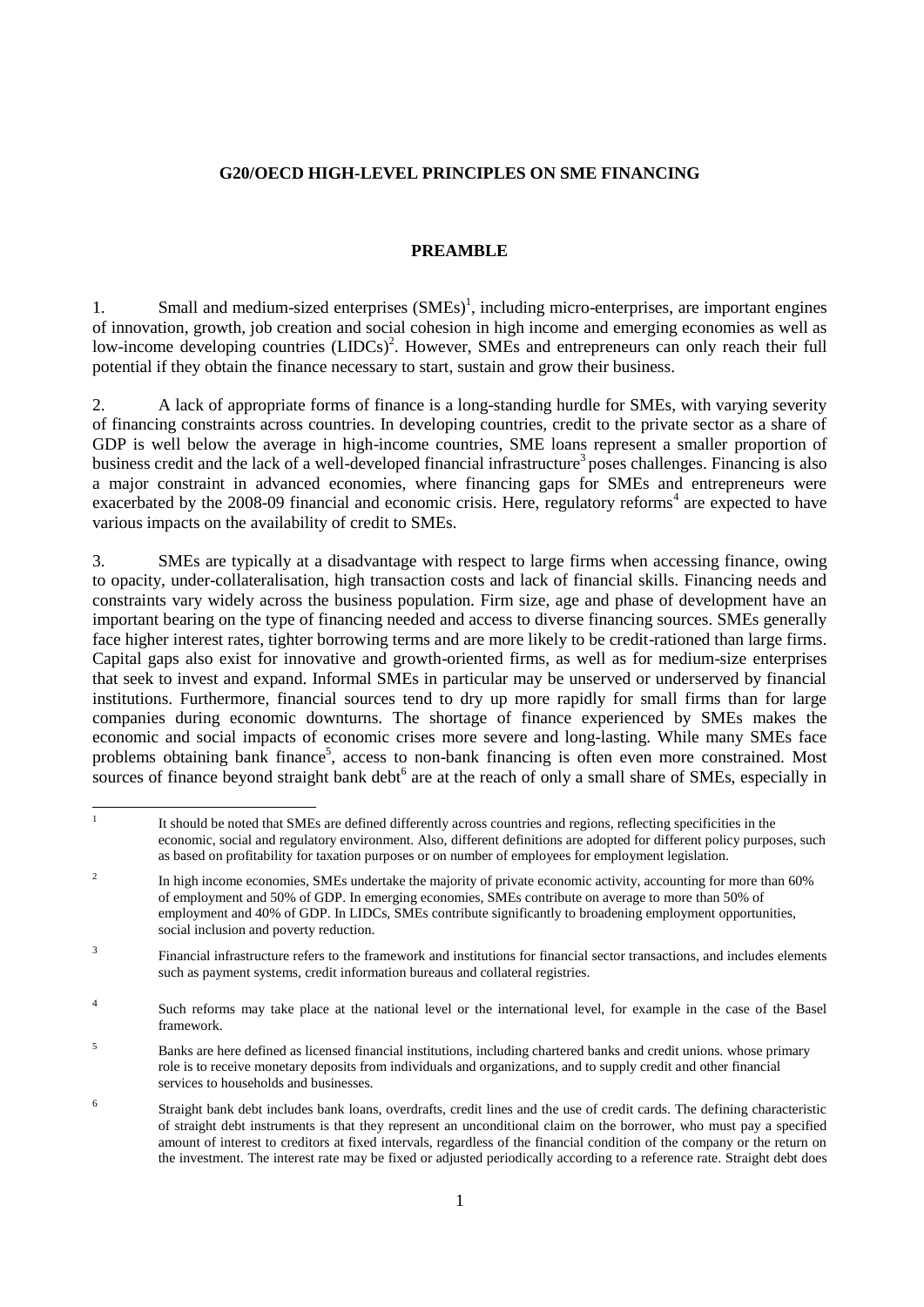economies where private capital markets are underdeveloped and SMEs lack the scale, knowledge and skills to approach alternative sources of finance. While bank financing will continue to be crucial for the SME sector across all economies, there is a pressing need to develop a more diversified set of options for SME financing, in order to reduce their vulnerability to changes in credit market conditions, strengthen their capital structure, seize growth opportunities and boost long-term investment. This will also contribute to the resilience of the financial sector and the real economy and to fostering new sources of growth.

4. In the context of its programme of work, the OECD has produced several reports, including policy recommendations, related to these issues. The reports were discussed and declassified by the relevant OECD bodies, and shared with the  $G20<sup>7</sup>$ . In order to provide a general framework for government action on SME finance, at their meeting in April 2015, the G20 Finance Ministers and Central Banks Governors asked the OECD, together with other relevant international organisations, to develop voluntary high-level principles on SME financing<sup>8</sup>. These principles provide broad guidelines for the development of cross-cutting policy strategies, efforts to benchmark policies and the assessment of current initiatives on SME financing at the local, national and international levels. The principles also aim to encourage dialogue, exchange of experiences and coordination, including regulatory coordination, among stakeholders in SME finance, including policy makers, financial institutions, research institutions and SME management on how to enhance SME access to finance and increase their contribution to resilient and inclusive growth. Further work may involve the identification of effective approaches in G20, OECD and other countries which could facilitate the implementation of the Principles<sup>9</sup>.

5. The present document contains the final version of the principles, which reflect both this G20 request and the ongoing work of the OECD and other international organisations. It benefits from contributions from the OECD Working Party on SMEs and Entrepreneurship, the OECD Committee on Financial Markets, and the G20/OECD Task Force on Institutional Investors and Long-term Financing, and the G20 Infrastructure and Investment Working Group. It also benefits from discussions held in the context of the B20 and the Business and Industry Advisory Committee to the OECD (BIAC). An earlier version of this document was submitted as a draft progress report to the 20-21 August meeting of the G20 Investment and Infrastructure Working Group. It was revised in line with comments received and transmitted to the 4- 5 September meeting of the G20 Finance Ministers and Central Banks Governors, who welcomed the progress report in their communiqué. In addition, APEC Finance Ministers welcomed the progress on the development of these principles at their meeting on 11 September. The document was submitted to the G20 Global Partnership for Financial Inclusion (GPFI) at its meeting on 12 September. Another round of consultation, including a stakeholder consultation, took place during the second half of September.

not include any features other than payment of interest and repayment of principal, i.e. it cannot be converted into another asset, and bank claims have high priority in cases of bankruptcy ('senior debt').

See *New Approaches to SME and Entrepreneurship Financing: Broadening the range of instruments* and *SME Debt Financing Beyond Bank Lending: the Role of Securitization, Bonds and Private Placements* transmitted to G20 Finance Ministers and Central Bank Governors in February 2015; *Financing SMEs and Entrepreneurs 2015. An OECD Scoreboard* transmitted to G20 Finance Ministers and Central Bank Governors in April 2015; and *Opportunities and Constraints of Market-Based Financing for SMEs* transmitted to G20 Finance Ministers and Central Bank Governors in September 2015.

7

8 It should be noted that the G20 Infrastructure and Investment Working Group (IIWG) and the G20 Global Partnership for Financial Inclusion SME Finance Sub-Group have developed a Joint Action Plan on SME Financing which aims to facilitate dialogue between these groups; extend, as appropriate, successful G20 endorsed reforms and policy measures in G20 and non G20 countries in order to increase the availability of finance for SMEs; and advance the agenda for SME finance across different G20 work streams with a focus on Low Income Developing Countries (LIDCs).

<sup>9</sup> Some of the notes to the Principles offer selected examples of some of these approaches, which will be developed in further detail.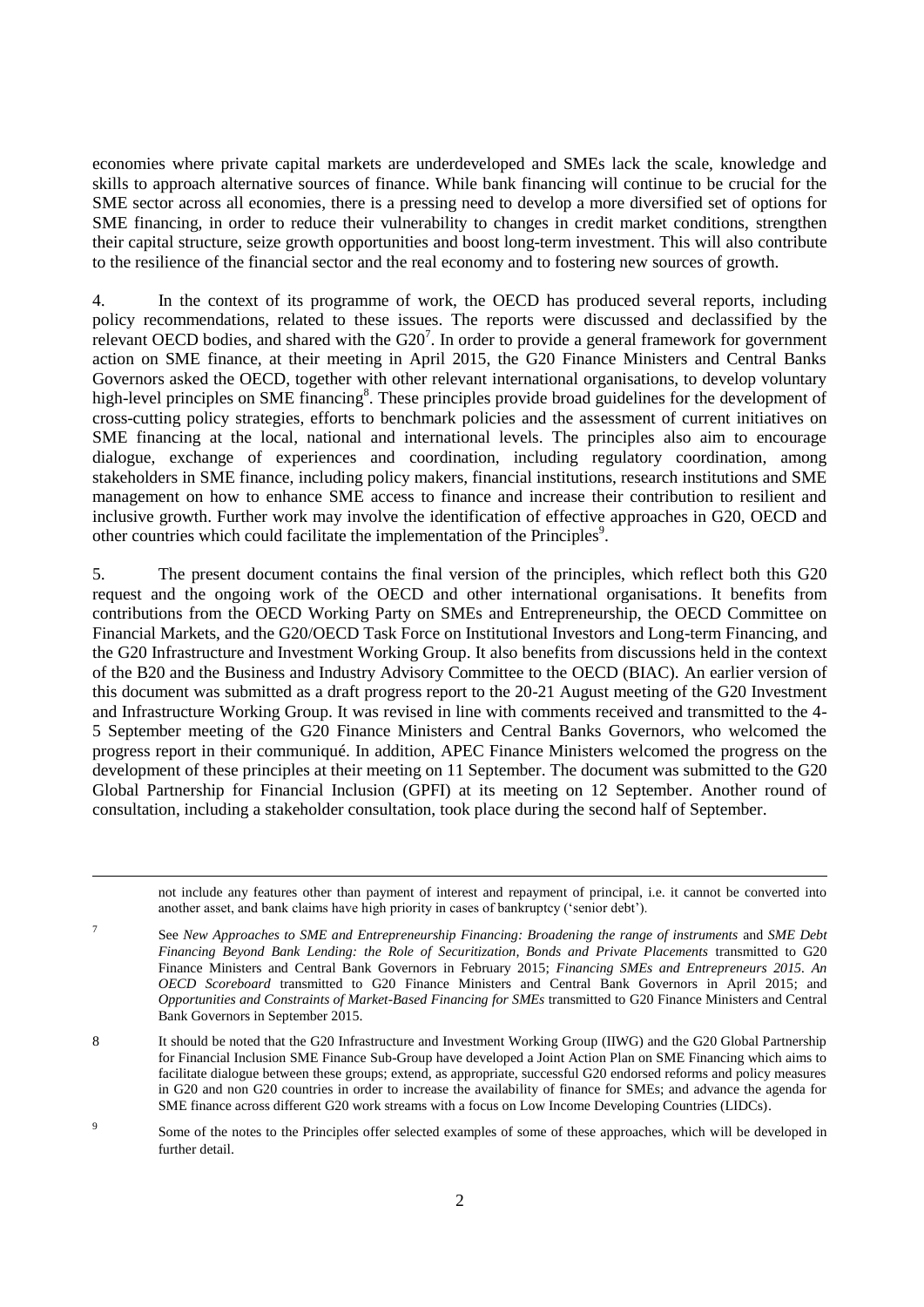6. The final draft of the Principles was submitted for agreement on 15 October 2015 to the OECD Working Party on SMEs and Entrepreneurship, the OECD Committee on Industry, Innovation and Entrepreneurship, the OECD Committee on Financial Markets, and the G20/OECD Task Force on Institutional Investors and Long-term Financing, as well as to the G20 Infrastructure and Investment Working Group (IIWG) for any final comments. Taking these comments into account, the final report is now transmitted, as planned, to G20 Leaders.

**Contacts:** Ms. Miriam Koreen, Deputy Director, OECD Centre for Entrepreneurship, SMEs and Local Development [Tel: +33 1 45 24 81 41 | Email: [Miriam.KOREEN@oecd.org\]](mailto:Miriam.KOREEN@oecd.org); or Mr. André Laboul, Deputy Director, OECD Directorate for Financial and Enterprise Affairs [Tel: +33 1 45 24 91 27 | Email[: Andre.LABOUL@oecd.org\]](mailto:Andre.LABOUL@oecd.org).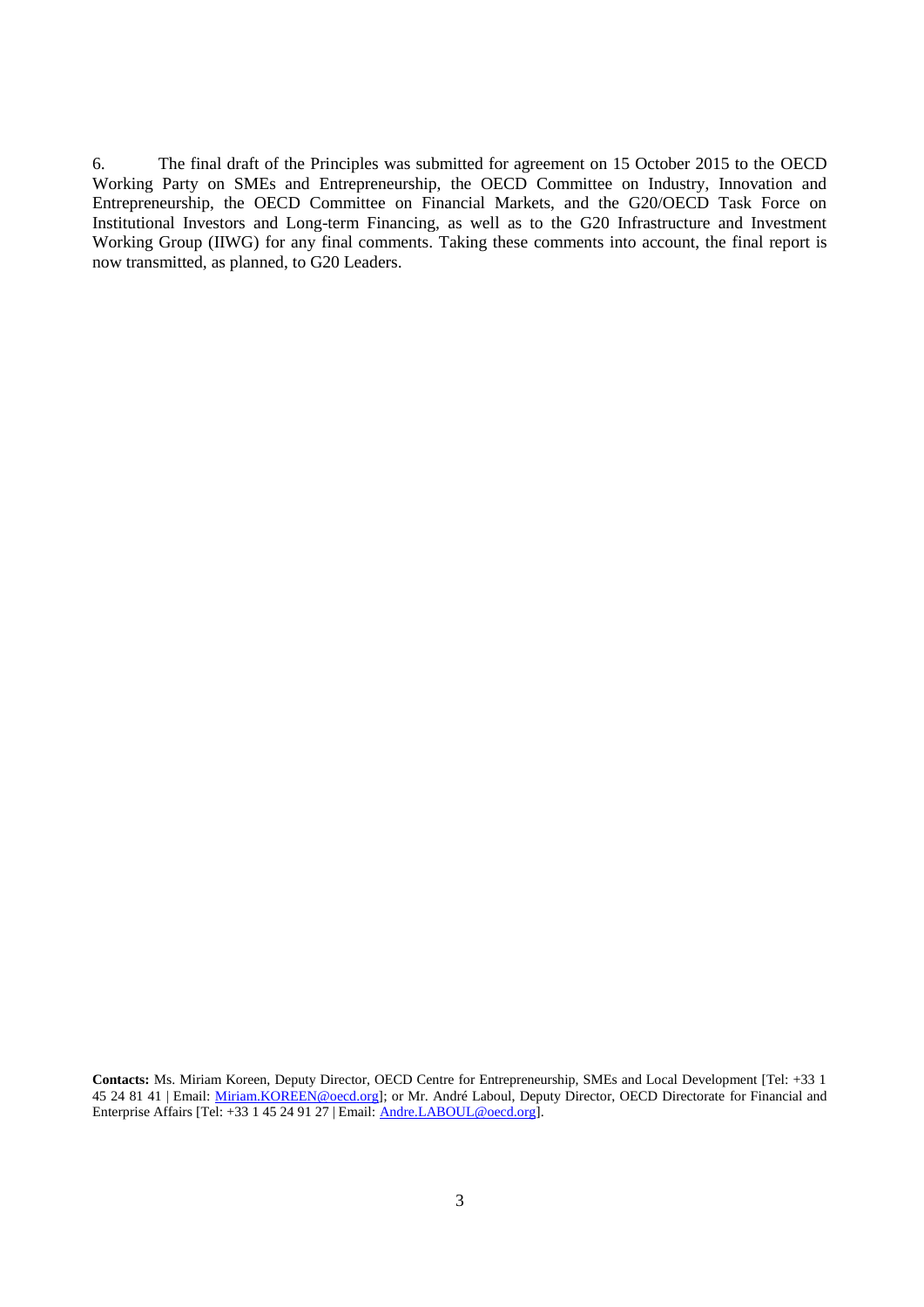# **G20/OECD High-level Principles on SME Financing**

| 4. Promote financial inclusion for SMEs and ease access to formal financial services, including for    |  |
|--------------------------------------------------------------------------------------------------------|--|
|                                                                                                        |  |
| 5. Design regulation that supports a range of financing instruments for SMEs, while ensuring financial |  |
|                                                                                                        |  |
|                                                                                                        |  |
|                                                                                                        |  |
| 8. Adopt principles of risk sharing for publicly supported SME finance instruments7                    |  |
|                                                                                                        |  |
| 10. Design public programmes for SME finance which ensure additionality, cost effectiveness and user-  |  |
|                                                                                                        |  |
|                                                                                                        |  |
|                                                                                                        |  |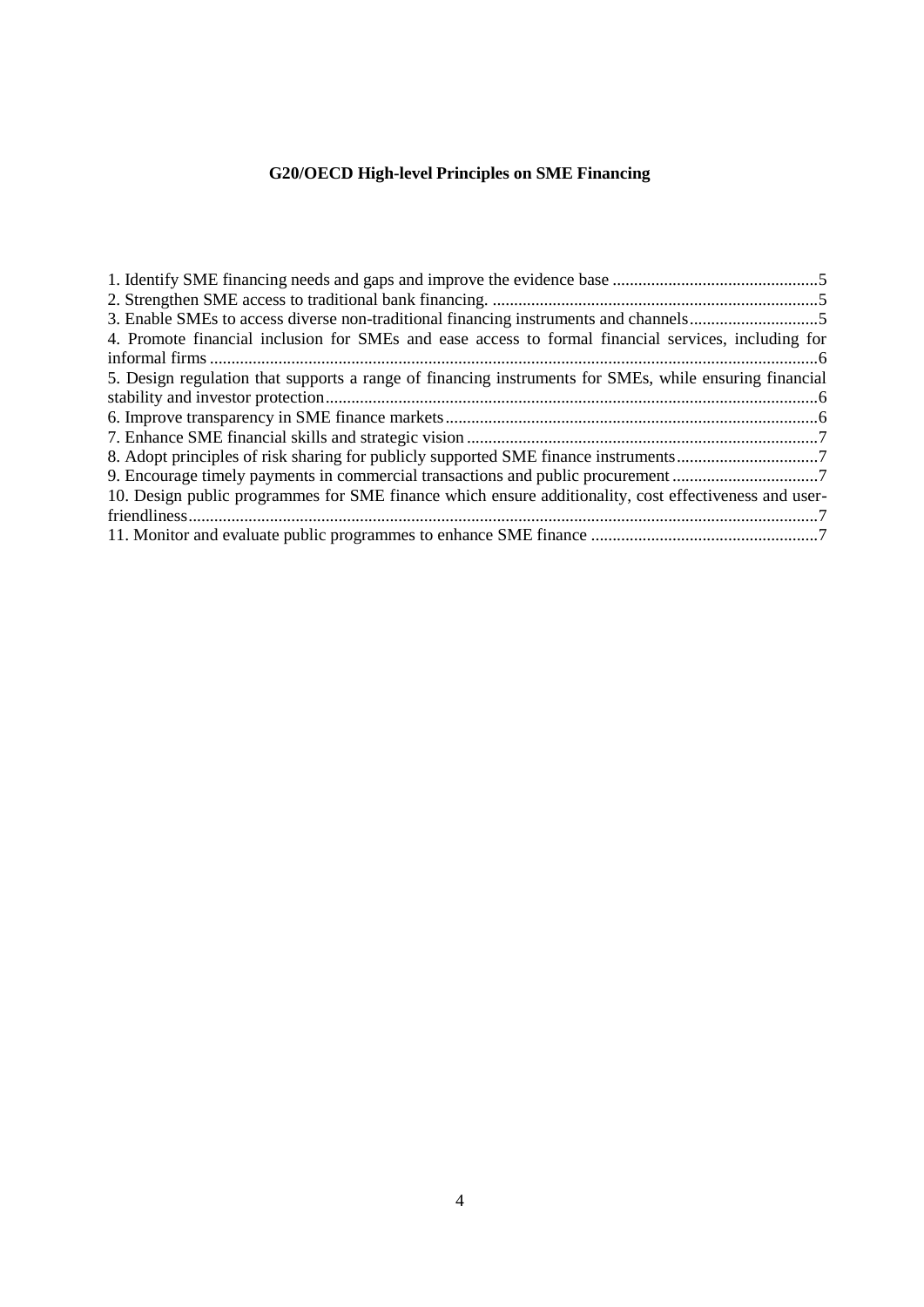# **G20/OECD HIGH-LEVEL PRINCIPLES ON SME FINANCING**

7. *These high level principles are addressed to G20 and OECD members and other interested economies, to support their efforts to enhance access to a diverse range of financing instruments by SMEs, including micro-enterprises, and entrepreneurs. The principles are voluntary and non-binding, and build on existing international financial principles and guidelines*.

8. *Cross-cutting policy strategies to enhance SME access to finance are needed to provide a coherent framework for government actions in this area, within the broader policy ecosystem for SMEs. Such strategies are instrumental to define specific policy objectives; design, coordinate and implement policy measures; and to provide a framework for monitoring and evaluation*. *1*

9. *The principles that follow may serve the development of such strategies. They can apply to diverse circumstances and different economic, social and regulatory environments. More detailed policy guidance is under development to support governments in operationalising the high-level principles*.

# <span id="page-5-0"></span>**1. Identify SME financing needs and gaps and improve the evidence base**

10. As a first step in developing a strategy to enhance SME access to finance, governments should assess the extent to which SMEs' financing needs are met and where gaps exist, in cooperation with relevant stakeholders, including central banks and financial supervisory authorities, financial and research institutions and SME representatives. This requires a strong evidence base and a better understanding of SME financing needs and challenges by public authorities and financial suppliers.<sup>2</sup> Efforts should be placed on improving statistical information on SME financing, particularly in developing economies, where a lack of reliable evidence constrains policy design, implementation and assessment. This calls for cooperation at the national and international levels (including through an expansion of the OECD Scoreboard on Financing SMEs and Entrepreneurs) to increase transparency regarding definitions, improve the comparability of data and indicators, within and across countries<sup>3</sup>, facilitate international benchmarking<sup>4</sup> and regulatory coordination, and shed light on outstanding financing gaps and issues.

# <span id="page-5-1"></span>**2. Strengthen SME access to traditional bank financing.**

11. As a main source of external finance for most small businesses, efforts to improve banks' capacity to lend to SMEs should be pursued. Measures may include credit guarantees, securitization<sup>5</sup>, credit insurance and adequate provisioning for loan losses. Risk mitigation measures should be strengthened, making use of new technologies and mechanisms for underwriting risk<sup>67</sup>. Effective and predictable insolvency regimes should ensure creditor rights while supporting healthy companies and offering a second chance for honest entrepreneurs. Likewise, SMEs should be afforded credit on reasonable terms and with appropriate consumer protection measures in place. Policy makers should consider enabling SMEs to use a broader set of assets beyond fixed collateral, such as movable assets, to secure loans. The feasibility of expanding the use of intangibles as collateral should be carefully considered, to ease access to lending particularly by knowledge-based companies, while taking into account potential risks. The use of credit information should also be enabled to improve risk management for lenders and access for borrowers.

#### <span id="page-5-2"></span>**3. Enable SMEs to access diverse non-traditional financing instruments and channels**

12. Recognising the complementary nature of the role of banks and other financing channels, access to a sufficiently broad range of SME financing instruments is desirable in order to obtain the form and volume of financing best suited to SMEs specific needs and the stage of the firm life-cycle. Multiple and competing sources of finance for SMEs should be supported, and efforts should be made to increase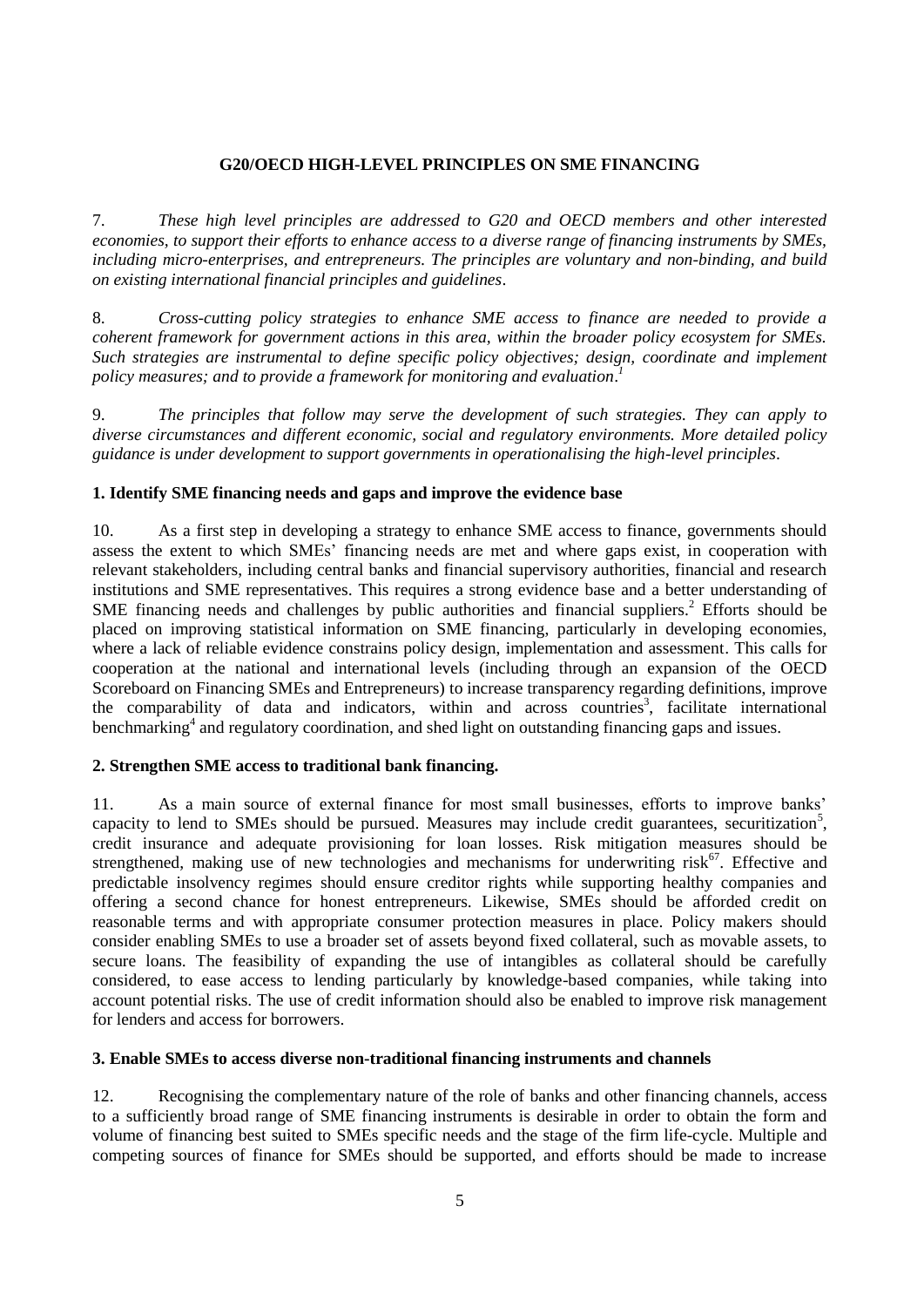entrepreneurs' awareness of the available financing options through targeted outreach initiatives. The development of alternative financial instruments for SMEs should also aim to attract a wider range of investors, including institutional investors<sup>8</sup>, and to enhance their understanding of SME markets. Assetbased finance<sup>9</sup> could be fostered to enable young and small firms to access working capital on rapid and flexible terms, as well as supply chain and trade finance to support their integration in global value chains. Alternative forms of debt<sup>10</sup> could be cultivated to enable SMEs to invest, expand and restructure. Adequate policy attention should go to the development of hybrid tools<sup>11</sup> and equity instruments<sup>12</sup> to strengthen SMEs' capital structure and boost investment in innovative start-ups and high-growth SMEs<sup>13</sup>. Special consideration should be given to venture and private equity financing, including capital for seed, early and later stage investments, as well as to trade finance instruments.

#### <span id="page-6-0"></span>**4. Promote financial inclusion for SMEs and ease access to formal financial services, including for informal firms**

13. Policy should aim to maximise the number of SMEs which have access to and use mainstream financial services and products at a reasonable cost. Financial inclusion is an important tool to reduce informality<sup>14</sup>, and national financial inclusion strategies should include reviewing the legal and regulatory framework of the financial sector; defining a public intervention strategy and identifying appropriate delivery instruments; and ensuring the existence of tools for groups excluded from the formal banking sector.<sup>15</sup> Microfinance schemes should be given adequate attention, particularly in developing countries, as a means to enhance entrepreneurs' access to small amounts of funding at an affordable cost.

# <span id="page-6-1"></span>**5. Design regulation that supports a range of financing instruments for SMEs, while ensuring financial stability and investor protection**

14. Policy makers and regulatory authorities should ensure that regulation is designed and implemented that facilitates SMEs' access to a broad range of financing instruments without compromising financial stability and investor protection, and enables a return on investment. Regulatory certainty is needed to ensure a predictable and stable operating environment for firms and investors. The combined effects of different regulations should also be considered. Regulations should be proportionate to the risks of different financing instruments. Efforts should be made to avoid undue administrative burdens (including through digitalisation), cut red tape and facilitate bankruptcy resolutions. Particularly in the equity space, flexibility provided to SMEs should be compatible with investor protection, integrity of market participants, corporate governance and transparency. Good corporate governance in SMEs should be encouraged, to enhance their access to equity markets. Legal, tax and regulatory frameworks (including tax policies which provide incentives to encourage both debt and equity financing) should contribute to foster diverse sources of finance.<sup>16</sup> International regulatory coordination can serve to promote cross-border financing for SMEs.<sup>17</sup>

#### <span id="page-6-2"></span>**6. Improve transparency in SME finance markets**

15. Information asymmetries in finance markets should be minimised to increase market transparency, encourage greater investor participation and reduce financing costs for SMEs. Information infrastructures for credit risk assessment<sup>18</sup> should aim to support an accurate evaluation of the risk in SME financing. To the extent possible and appropriate, credit risk information should be standardised and made accessible to relevant market participants and policy makers to foster both debt and non-debt SME financing instruments. Accessibility of this information at the international level should be supported to foster SMEs' cross-border activities and participation in global value chains.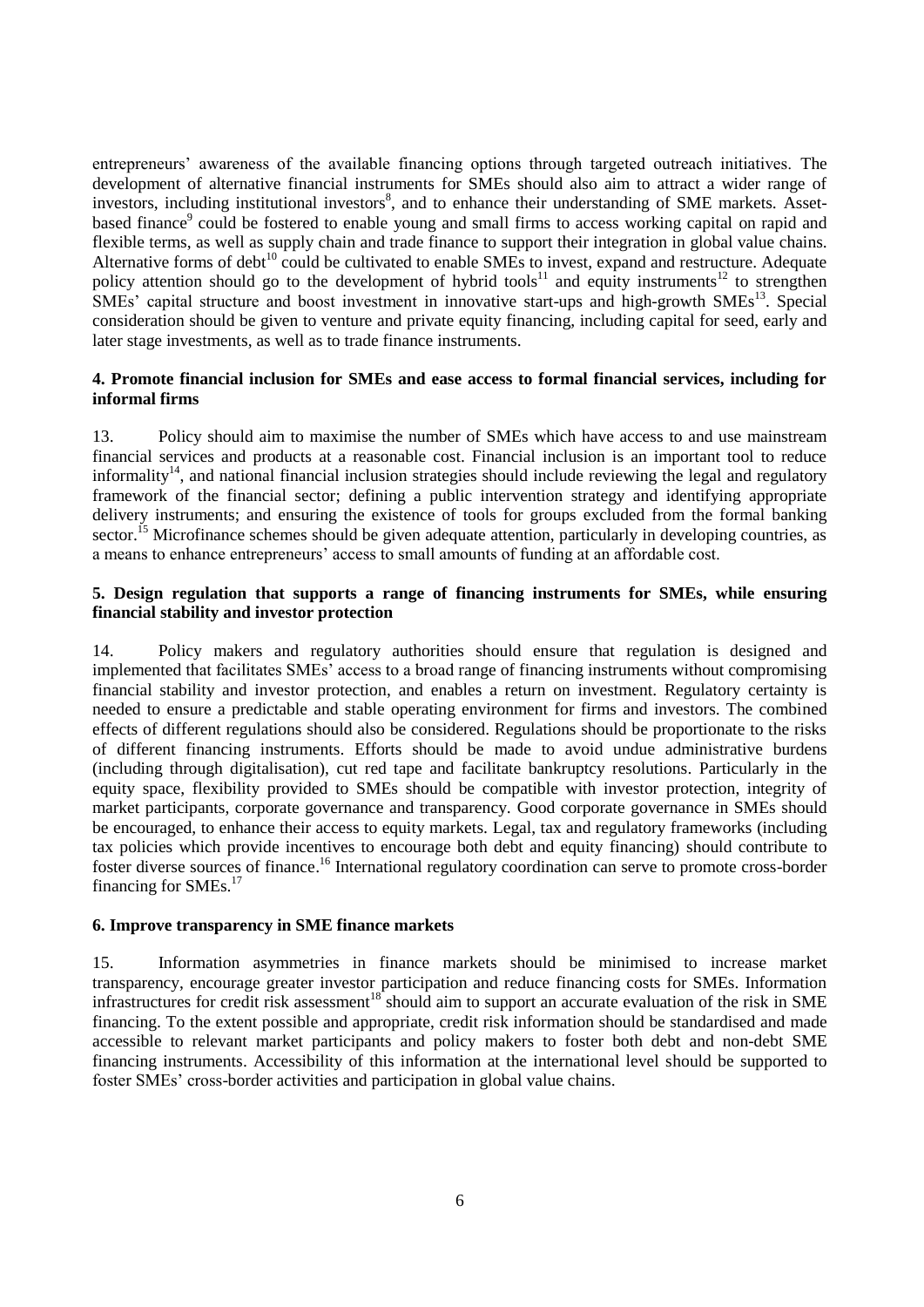#### <span id="page-7-0"></span>**7. Enhance SME financial skills and strategic vision**

16. To enable SMEs to develop a long-term strategic approach to finance and improve business prospects, public policies should champion SMEs' enhanced financial literacy<sup>19</sup>; their awareness and understanding of the broad range of available financial instruments; and changes in legislation and programmes for SMEs.<sup>2021</sup> SME managers should be encouraged to devote due attention to finance issues, acquire skills (including digital skills) for accounting and financial and risk planning, improve communication with investors and respond to disclosure requirements.<sup>22</sup> Efforts should also aim to improve the quality of start-ups' business plans and SME investment projects, especially for the riskier segment of the market.<sup>23</sup> Programmes should be tailored to the needs and financial literacy levels of different constituencies and target groups, including groups that are underserved by financial markets, such as women, young entrepreneurs, minorities, and entrepreneurs in the informal sector, and to different stages in the SME business cycle.

#### <span id="page-7-1"></span>**8. Adopt principles of risk sharing for publicly supported SME finance instruments**

17. Public programmes for SME finance should help catalyse and leverage the provision of private resources, especially in risk capital markets. Under certain conditions<sup>24</sup>, public schemes can be effective in kick-starting the offer of financing tools for SMEs. Nevertheless, leveraging private resources and competencies may be essential to enhance the resilience<sup>25</sup> of SME financing in the face of rapid economic and regulatory change. Policies should aim at encouraging the participation of private investors and developing appropriate risk-sharing and mitigating mechanisms with private partners which ensure proper functioning of public measures, including the allocation of government resources to their most efficient use. Policies should also be designed to avoid "moral hazard", i.e. excessive risk-taking against the public interest, and potential crowding-out effects. <sup>26</sup> Multilateral development banks (MDBs), national development banks (NDBs) and other public funds should be encouraged to promote SME financing, directly and indirectly.

# <span id="page-7-2"></span>**9. Encourage timely payments in commercial transactions and public procurement**

18. Timely payments in Business to Business (B2B) and Government to Business (G2B) transactions could be encouraged to enhance the cash flow of small business suppliers. Policy makers and regulators should ensure that SMEs, which are particularly vulnerable to late payments or non-payment<sup>27</sup>, are offered clear and appropriate payment terms. Norms could be designed, implemented and enforced to discourage late payments in commercial transactions, including for cross-border trade.<sup>28</sup>

# <span id="page-7-3"></span>**10. Design public programmes for SME finance which ensure additionality, cost effectiveness and user-friendliness**

19. The design of public programmes to enhance SME access to finance should ensure financial and economic additionality<sup>29</sup>, along with cost effectiveness. Policy coherence<sup>30</sup> across levels of government and between government and non-government bodies dealing with SME finance should be pursued, based on reliable evidence. The target population, eligibility criteria, credit risk management and fees structure should be considered carefully and defined clearly when designing programmes, which should be easy to understand for SMEs. The administrative burden and compliance costs of new and existing policies, should be proportionate to the service provided, the impact on beneficiary firms and the broader economy, as well as to the nature and size of the targeted businesses.

#### <span id="page-7-4"></span>**11. Monitor and evaluate public programmes to enhance SME finance**

20. Monitoring and evaluation of policies to ease SMEs' access to finance should be promoted. Ex ante and ex post evaluation should be performed regularly based on clearly defined, rigorous and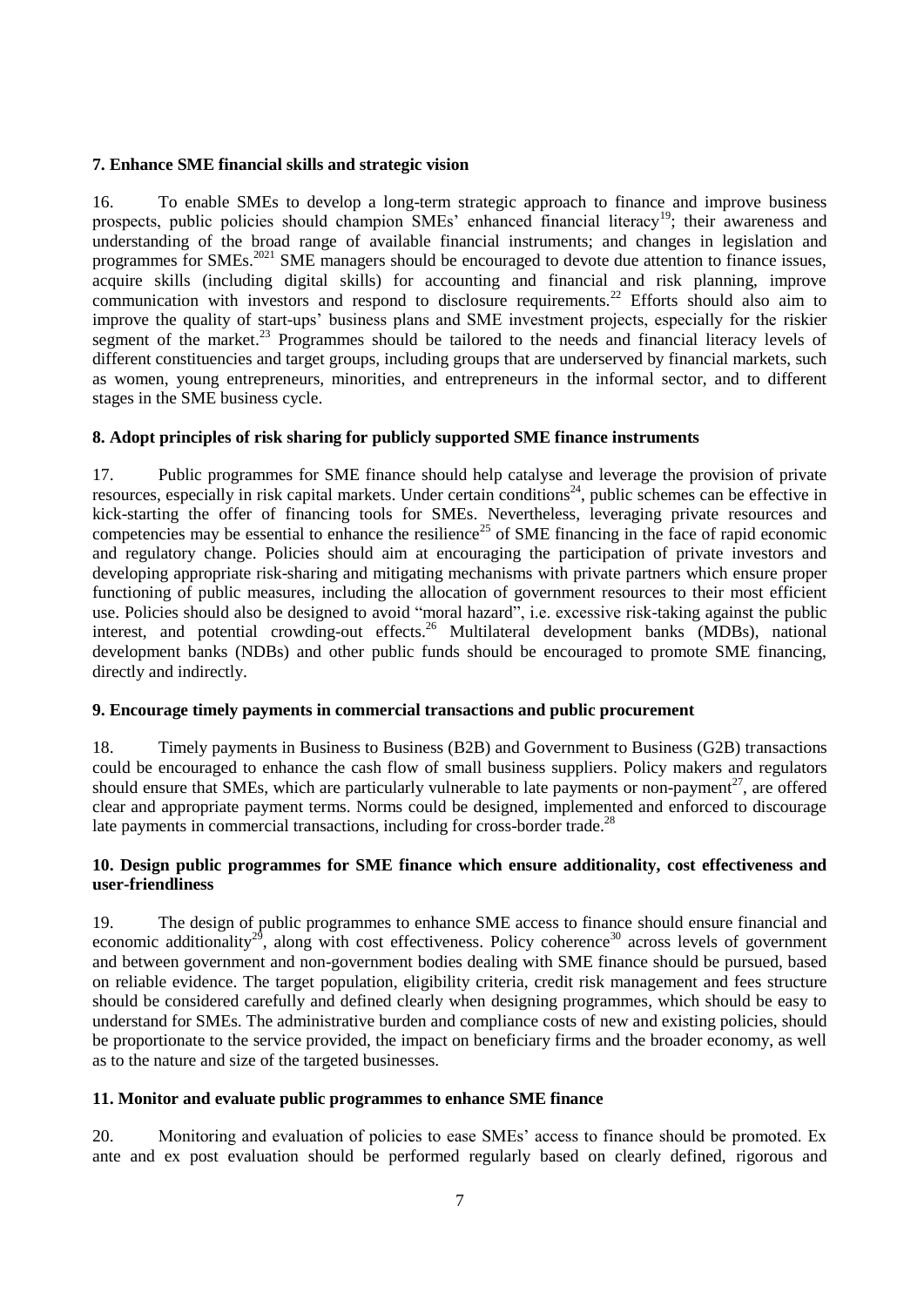measurable policy objectives and impacts and in co-operation with financial institutions, SME representatives and other stakeholders. Evaluation findings should feed back into the process of policy making, in particular when measures fail to meet their stated objectives or are found to have undesirable impacts. Regional, national and international policy dialogue and exchange of experiences on how to monitor and evaluate public programmes to enhance SME finance should be encouraged.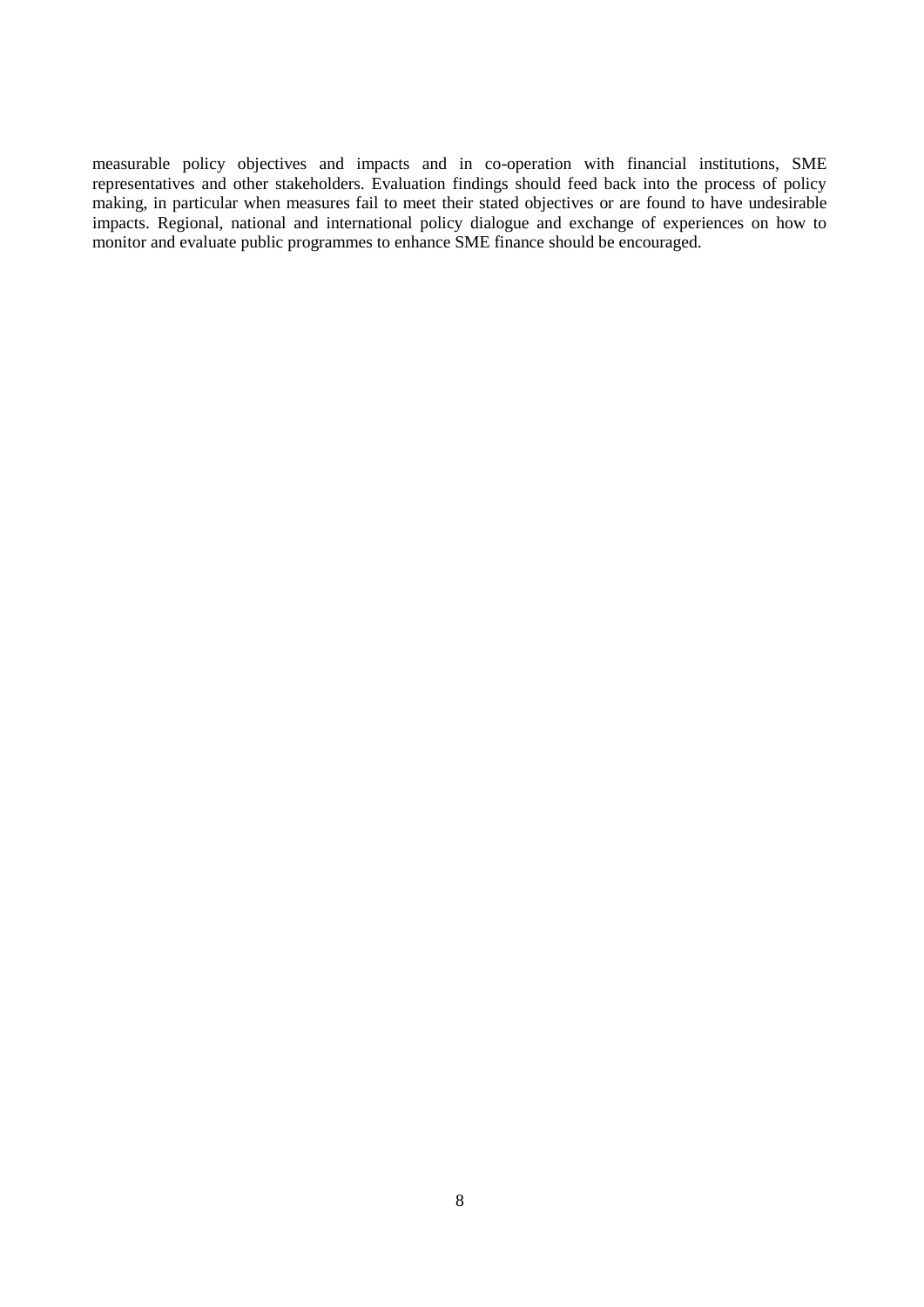- 1 Strategies may be developed at various geographical and sectoral levels.
- <sup>2</sup> Evidence on SME financing, including micro data and micro analysis is needed for informed policy discussion; the evaluation of policies; monitoring the implications of financial reforms on SMEs' access to finance and for a better understanding by financial suppliers' of SME financing needs. Evidence on financing needs and gaps by firm size and stage in the firm life cycle is especially important to tailor policy strategies. In this regard, regular quantitative demandside surveys can represent an important source of information, but their harmonisation at the national, regional and international level should be encouraged to improve the quality of information and cross-country comparability.
- <sup>3</sup> At the international level, comparison of data on SME finance is significantly hampered by differences in definitions and methodology.
- 4 Strengthening the ability to document differences in SME access to finance across countries can shed light on policy experiences and facilitate the exchange and adaptation of good policy practices.
- <sup>5</sup><br>High-quality, transparent and standardised securitization of SME loans is one means to strengthen banks' balance sheets and foster their lending to SMEs.
- 6 To gather more accurate information about businesses, banks may also make use of external experts, particularly for technology-based business models.
- 7 The use of credit scoring models may also serve to facilitate bank lending to MSMEs by reducing costs and increasing service levels.
- 8 See also the G20/OECD High level Principles of long term investment financing by institutional investors and their related effective approaches.
- <sup>9</sup> Asset based finance includes, for example, asset-based lending, factoring, purchase order finance, warehouse receipts, and leasing.
- <sup>10</sup> Alternative forms of debt include corporate bonds, private placements, direct lending by non-bank institutions, and peer-to-peer lending.
- <sup>11</sup> Hybrid instruments include subordinated loans and bonds, silent participations, participating loans, profit participation rights, convertible bonds, bonds with warrants, and mezzanine finance
- <sup>12</sup> Equity instruments comprise venture capital, business angel investing, other private equity instruments, specialised platforms for public listing of SMEs and equity-based crowdfunding
- <sup>13</sup> The existence of appropriate channels for exit can help increase the attractiveness of these instruments for investors.
- <sup>14</sup> Informal enterprises are defined on a country specific basis as the set of unincorporated enterprises owned by households which produce at least some products for the market but which either have less than a specified number of employees and/or are not registered under national legislation referring, for example, to tax or social security obligations, or regulatory acts.
- <sup>15</sup> To promote financial inclusion, the introduction of technological platforms which enable the delivery of a broad variety of financial products and services, drive down the costs of financial access and reach previously untapped markets could be considered.
- <sup>16</sup> This may be of particular importance to attract private investors to early stage investments.
- <sup>17</sup> In addition, international exchange of experiences on regulation for new sources of finance can be particularly beneficial.
- <sup>18</sup> Credit bureaus or registries or data warehouses with loan-level granularity may be part of the information infrastructures for credit risk assessment.